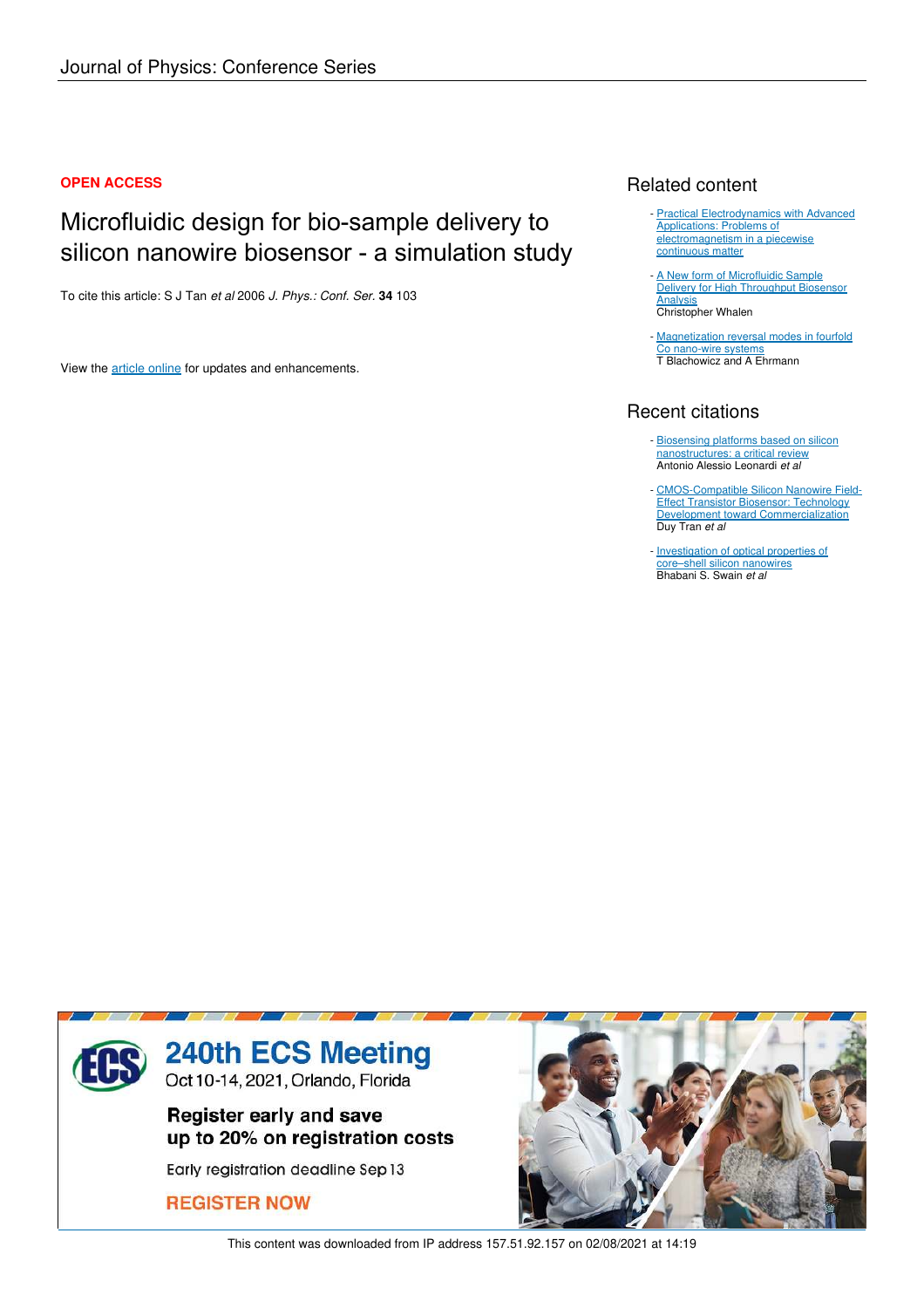# **Microfluidic design for bio-sample delivery to silicon nanowire biosensor – a simulation study**

## **S J Tan, I K Lao<sup>1</sup> , H M Ji, A Agarwal, N Balasubramanian and D L Kwong**

Institute of Microelectronics, 11 Science Park Road, Singapore Science Park II, Singapore 117685

Email: laoik@ime.a-star.edu.sg

**Abstract**. We examine various microfluidic channel designs for sample delivery to silicon nano-wire biosensors pertaining to the modeling and simulation. Nano-wires with its high sensitivity permits label free detection of bio-molecules. Without careful considerations to its fluidic delivery network, effects of detection can be limited. Different micro-channel designs of relatively larger width aid in fluid release and sensors are placed strategically to attain high efficiency in bio-sample delivery. One design establishes the viability of hydrodynamic focusing through splitting a single flow into two and permits focusing of bio-samples at the flow recombination region. It avoids the delicated fluidic delivery systems generally used in hydrodynamic focusing. A focusing effect of 71.3% based on the movement of a massless particle in the fluid is achieved using a straight channel design with a partition wall inside. Moreover, sample is focused in low velocity region which maintains minimal impact to nanowire sensor. This provides a simple and efficient delivery system for the nano-wire sensor upon integration.

#### **1. Introduction**

Possibilities of using silicon nano-wires for biological species detection are both immense and enticing [1-3]. The large surface area to volume ratio of nano-wire provides high sensitivity, permitting real time label-free electrical detection. Various applications such as pH sensing [1], detection of single viruses [2] and identification of cancer markers [3] have been reported, paving the interest in using nano-wires for more biological related activities. However, efficacy is restricted by detection limits which relates to the amount of bio-molecules that pass the sensor. Detection is limited if the amount of samples that interact with the sensor are lesser than required. Hence, this validates the importance of an efficient sample delivery system [4].

There are various considerations for designing a sample delivery system whereas efficiency of sample deliverance to the nano-wire sensors becomes the paramount concern. It aims to bring a higher efficiency permitting greater probabilities of interactions between bio-samples and nano-wire sensors.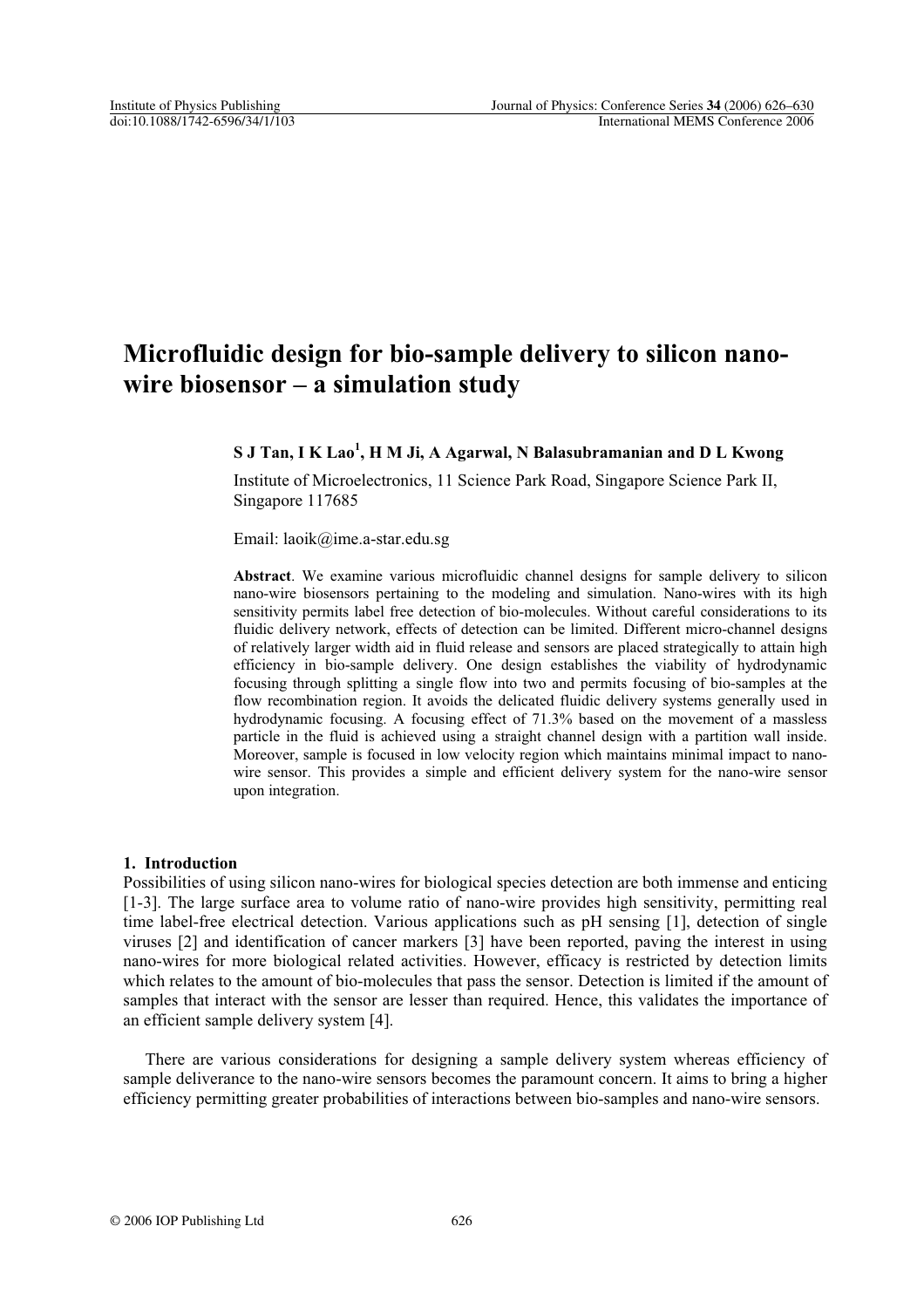

**Figure 1.** Schematic of a microfluidic device to attain bio-samples delivery efficiency. (a) Channel of shorter width. (b) Channel of larger width.

High efficiency can be attained through direct lining of nano-wires across fluidic channels as shown in figure 1. All bio-samples that are introduced into the microfluidic channel will pass through the sensor. Flaw of the design is the limitation in channel widths to conform to the length of the nanowires. The problems lie with the sophistication of fluidic delivery systems for small volumetric flow rates as well as the large pressure drop due to the diminutive channel width. Large mechanical impact as a result of the high pressure inside the channel is deemed undesirable to the nano-wire.

 Hydrodynamic focusing used in flow cytometery permits control of fluidic streams [5-8]. Conventional methods employ shielded buffer flow to focus samples into a minute streak, utilizing multiple inlets fluidic systems. Complex setup poses complications at integration with the nano-wire sensor.

In this work, the objective is to design a fluidic delivery system that is eligible to integrate with our nano-wire process [9] for a complete biosensor. Various micro channel designs for bio-sample delivery of a silicon nano-wire biosensor are studied numerically. A broader channel is desired for ease of fluid delivery while accounts for the poor mechanical properties of nano-wires. To enhance efficiency, bio-molecules directed to the sensor can be achieved by hydrodynamic focusing.

#### **2. Modelling and Approach**

Figure 2 illustrates four different models investigated in this report. The first model shown in figure 2(a) is a constriction design. Its principle is to maintain the high efficiency as brought out with the schematics depicted in figure 1. In order to alleviate the impact on nano-wire due to high pressure and the sophistication of fluidic delivery systems for small volumetric flow rates, the channel width gradually decreases along the flow direction and then increases after a constriction. Nano-wire is placed across the constriction of its length restricted to the limitations of fabrication.

Figure 2(b), figure 2(c) and figure 2(d) represent the differing approach for hydrodynamic focusing. The width of channels is maintained as in the constriction design to alleviate fluid delivery issues. The dissimilarity lies in the designs to create a split flow. The buffer channel denotes a region where the main bulk of the solution passes while the sample channel designates the entry location of bio-samples.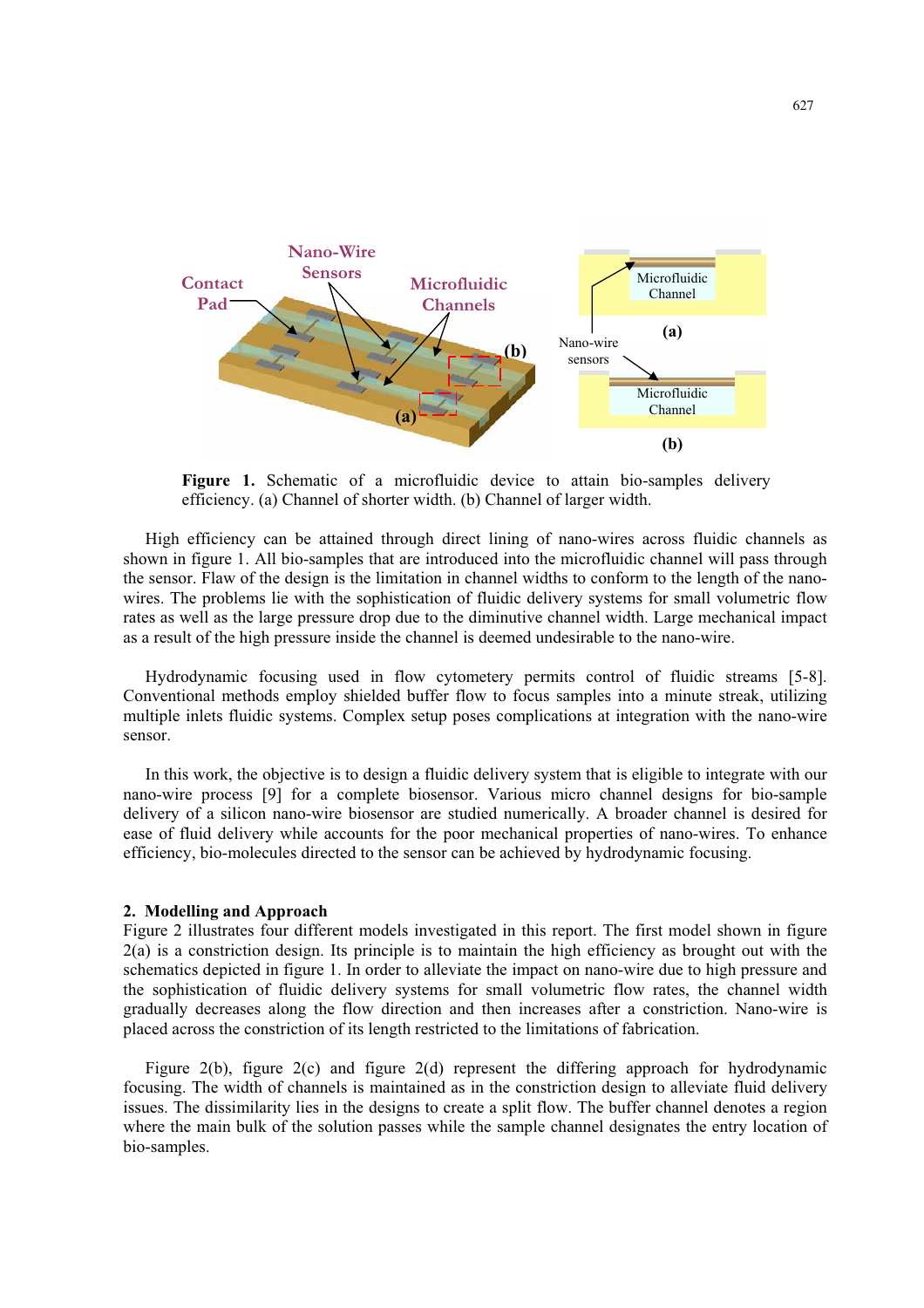

**Figure 2.** Designs of different micro channel. (a) Design 1 (Constriction Design). Creating velocity variations with split channel designs (b) Design 2. (c) Design 3. (d) Design 4.

Upon separation of fluid stream in the channel, a higher average velocity is deduced in the buffer channel relative to the sample channel due to larger width of the buffer channel. The approach is to make use of the velocity disparities to create the effect of compression upon recombination of streams after section AA of design 2 to design 4 (figure  $2(b)$  to figure  $2(d)$ ).

Variations within the three designs are due to the additional considerations given to increase the ratio of the velocity disparities upon recombination of fluid streams. Design 3 has an increased sample channel length. This brings down the velocity magnitude in the sample channel at the exit of split flow. Design 4 attaches the effect of centrifugal forces through the 90˚ bend in the split flow.

Simulations for the micro channel designs are performed on commercial CFD software. Modeling is based on continuity criterion and momentum conservation relations. Inlet and outlet conditions are kept invariable for ease of comparisons. Given the sheer dimensions of microfluidic devices, laminar associations are denoted valid with predicted low Reynold's numbers. A parabolic velocity profile is thus linked to fluid flow in fully developed phase. Grid independence tests are employed in every simulation analysis to ascertain the validity for convergence of solutions.

## **3. Results and Discussion**

Figure 3 shows the velocity plot surrounding the constriction of  $2\mu m$  for design 1. Evidently, the velocity has a vast increment across the constriction on the basis of mass balance. The interaction time for bio-samples to the sensor is therefore reduced. Another flaw can be clearly seen from the pressure against displacement graph along the central axis of the model in figure 4. The distinctive fall of gauge pressure at the position of the constriction highlights a large pressure drop across the nano-wire. This induces a large impacting force on the nano-wire.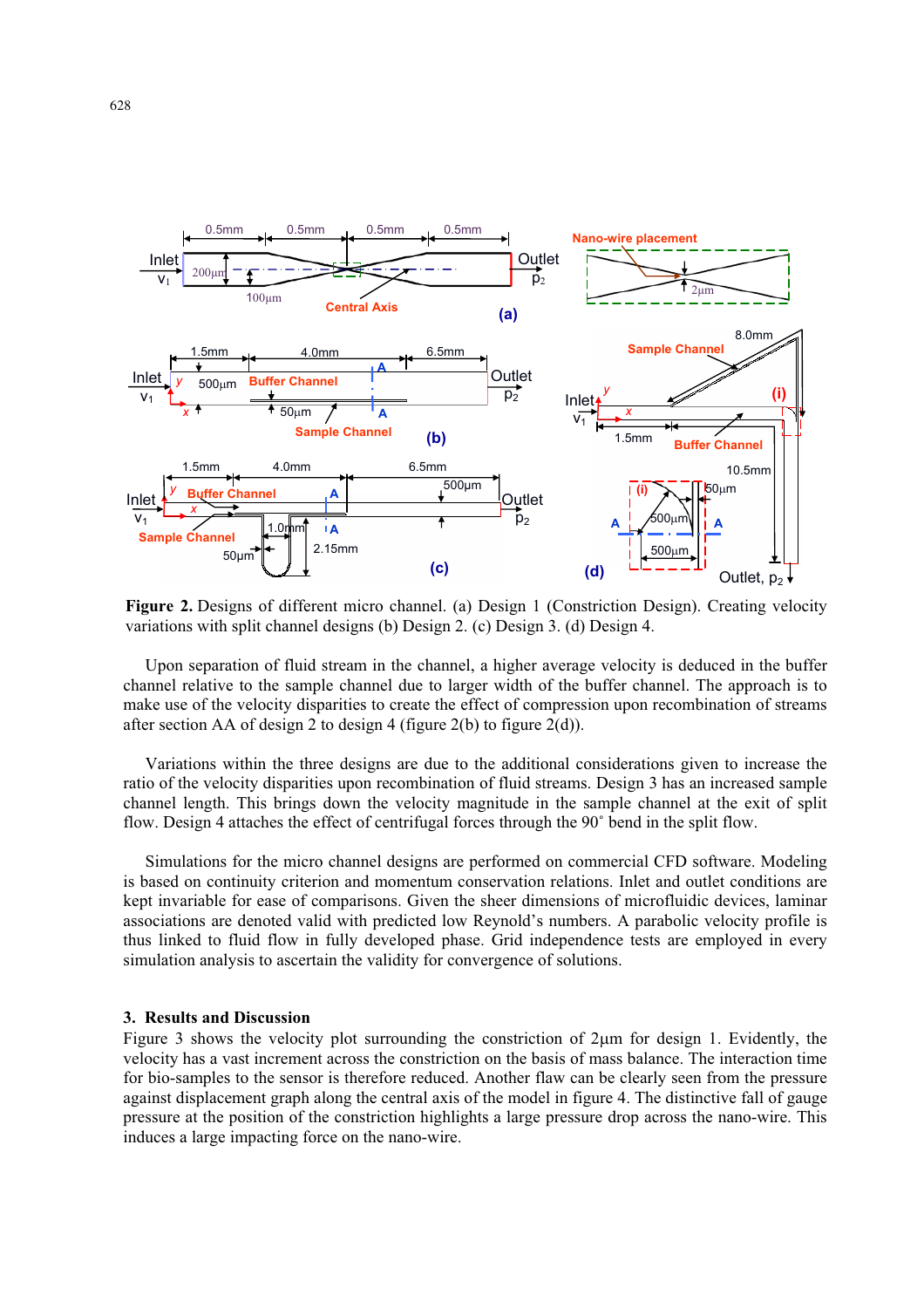

**Figure 3.** Velocity magnitude contour plot of design 1.



**Figure 4.** Pressure against displacement along the central axis of design 1.

The effect of hydrodynamic focusing for design 2, design 3 and design 4 are discussed comparing their velocity characteristics and streamline contour plots. Figure 5 shows the velocity profiles at the cross sectional view of line AA in figure 2. In these three designs, the velocity disparities formed due to the split of fluid streams are apparent. The ratio of buffer to sample flow velocity shows design 3 obtains the highest value (116.3) while the ratio in design 2 (66.7) is the smallest among three.



**Figure. 5.** Velocity profile at section AA from figure 2. (a) Design 2. (b) Design 3. (c) Design 4.

The implications would be transferred to compression effect after recombination region. This is analogous to hydrodynamic focusing in conventional flow cytometmetery, which make use of multiple inlet flow streams with different velocities to achieve control of fluidic streams [5-8]. The multiple inlets pose complications at integration with the nano-wire sensor. In these three models, structural designs provided a single inlet control for utilizing hydrodynamic focusing through momentum balance at splitting a common flow. This reduces the complications of fluidic setups compared with conventional means.

Focusing effects have been simulated in figure 6. The inclination of streamlines to the side wall indicates the focusing effects. In flow cytometry, sample is focused at the center of a flow stream for optical detection. Large mechanical impact is expected if applied to nano-wire sensor due to high sample flow velocity in focused stream. While in the split flow designs, sample is directed towards the side as a result of shear forces, instantaneous velocity near the side wall is relatively lower than at the center owing to the parabolic velocity profile of a laminar flow. Nano-wire sensors placed in this section benefit from minimal disturbances and longer interaction periods of bio-molecules to the sensor.